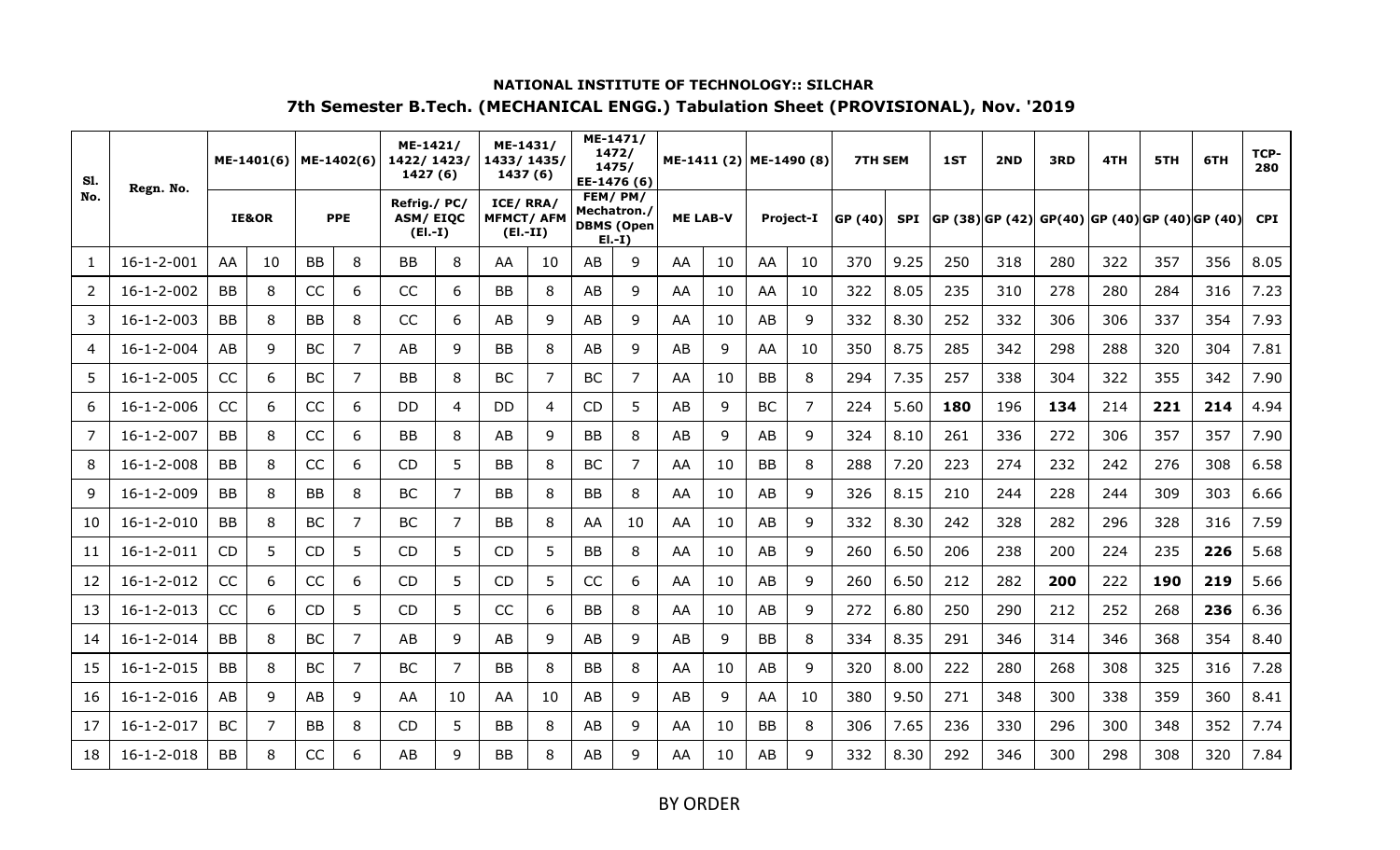| S1. | Regn. No.          |           | ME-1401(6)     |           | ME-1402(6) | ME-1421/<br>1422/1423/<br>1427 (6)   |          | ME-1431/<br>1433/1435/<br>1437 (6)         |                |           | ME-1471/<br>1472/<br>1475/<br>EE-1476 (6)              |           | ME-1411 (2) ME-1490 (8) |           |                  | <b>7TH SEM</b> |            | 1ST                                                | 2ND | 3RD | 4TH | 5TH | 6TH | TCP-<br>280 |
|-----|--------------------|-----------|----------------|-----------|------------|--------------------------------------|----------|--------------------------------------------|----------------|-----------|--------------------------------------------------------|-----------|-------------------------|-----------|------------------|----------------|------------|----------------------------------------------------|-----|-----|-----|-----|-----|-------------|
| No. |                    |           | IE&OR          |           | <b>PPE</b> | Refrig./PC/<br>ASM/EIQC<br>$(EI.-I)$ |          | ICE/RRA/<br><b>MFMCT/AFM</b><br>$(EI.-II)$ |                |           | FEM/PM/<br>Mechatron./<br><b>DBMS (Open</b><br>$E[-1]$ |           | <b>ME LAB-V</b>         |           | <b>Project-I</b> | GP (40)        | <b>SPI</b> | $ GP (38) GP (42) GP(40) GP (40) GP (40) GP (40) $ |     |     |     |     |     | <b>CPI</b>  |
| 19  | $16 - 1 - 2 - 019$ | <b>BB</b> | 8              | AB        | 9          | AB                                   | 9        | AA                                         | 10             | AA        | 10                                                     | AA        | 10                      | AB        | 9                | 368            | 9.20       | 265                                                | 344 | 290 | 278 | 332 | 318 | 7.84        |
| 20  | $16 - 1 - 2 - 020$ | AB        | 9              | <b>BB</b> | 8          | AA                                   | 10       | AA                                         | 10             | AB        | 9                                                      | AA        | 10                      | AA        | 10               | 376            | 9.40       | 286                                                | 342 | 346 | 306 | 383 | 302 | 8.36        |
| 21  | $16 - 1 - 2 - 021$ | <b>BB</b> | 8              | <b>BC</b> | 7          | AA                                   | 10       | <b>BB</b>                                  | 8              | AB        | 9                                                      | AA        | 10                      | AA        | 10               | 352            | 8.80       | 256                                                | 324 | 312 | 306 | 341 | 360 | 8.04        |
| 22  | $16 - 1 - 2 - 022$ | <b>BB</b> | 8              | <b>BC</b> | 7          | <b>BC</b>                            | 7        | <b>BB</b>                                  | 8              | BB        | 8                                                      | AA        | 10                      | AB        | 9                | 320            | 8.00       | 333                                                | 358 | 354 | 306 | 313 | 302 | 8.16        |
| 23  | $16 - 1 - 2 - 024$ | AB        | 9              | <b>BB</b> | 8          | <b>BB</b>                            | 8        | AB                                         | 9              | AA        | 10                                                     | AA        | 10                      | AA        | 10               | 364            | 9.10       | 306                                                | 338 | 290 | 346 | 368 | 338 | 8.39        |
| 24  | $16 - 1 - 2 - 025$ | AB        | 9              | AB        | 9          | AA                                   | 10       | AB                                         | 9              | AB        | 9                                                      | AA        | 10                      | AB        | 9                | 368            | 9.20       | 283                                                | 312 | 280 | 322 | 359 | 388 | 8.26        |
| 25  | $16 - 1 - 2 - 026$ | <b>BB</b> | 8              | <b>BC</b> | 7          | AB                                   | 9        | <b>BB</b>                                  | 8              | AA        | 10                                                     | AA        | 10                      | AA        | 10               | 352            | 8.80       | 239                                                | 316 | 264 | 254 | 313 | 266 | 7.16        |
| 26  | $16 - 1 - 2 - 027$ | AA        | 10             | AA        | 10         | <b>BB</b>                            | 8        | AA                                         | 10             | BB        | 8                                                      | AA        | 10                      | AA        | 10               | 376            | 9.40       | 362                                                | 390 | 384 | 376 | 380 | 388 | 9.49        |
| 27  | $16 - 1 - 2 - 028$ | BC        | $\overline{7}$ | <b>BC</b> | 7          | <b>BB</b>                            | 8        | <b>BC</b>                                  | $\overline{7}$ | AB        | 9                                                      | AA        | 10                      | AA        | 10               | 328            | 8.20       | 320                                                | 338 | 322 | 288 | 338 | 286 | 7.93        |
| 28  | $16 - 1 - 2 - 029$ | AB        | 9              | CC        | 6          | <b>BC</b>                            | 7        | <b>BB</b>                                  | 8              | AB        | 9                                                      | AB        | 9                       | AB        | 9                | 324            | 8.10       | 257                                                | 280 | 286 | 274 | 326 | 340 | 7.45        |
| 29  | $16 - 1 - 2 - 030$ | <b>BB</b> | 8              | <b>BC</b> | 7          | AB                                   | 9        | <b>BB</b>                                  | 8              | BВ        | 8                                                      | AB        | 9                       | <b>BB</b> | 8                | 322            | 8.05       | 210                                                | 260 | 218 | 252 | 316 | 300 | 6.71        |
| 30  | $16 - 1 - 2 - 031$ | AB        | 9              | <b>BC</b> | 7          | <b>BB</b>                            | 8        | AB                                         | 9              | AB        | 9                                                      | AB        | 9                       | AA        | 10               | 350            | 8.75       | 298                                                | 340 | 290 | 320 | 340 | 319 | 8.06        |
| 31  | $16 - 1 - 2 - 032$ | AB        | 9              | <b>BB</b> | 8          | BC                                   | 7        | AB                                         | 9              | BB        | 8                                                      | AB        | 9                       | AB        | 9                | 336            | 8.40       | 309                                                | 334 | 342 | 330 | 349 | 354 | 8.41        |
| 32  | $16 - 1 - 2 - 033$ | <b>CC</b> | 6              | <b>CD</b> | 5          | <b>DD</b>                            | 4        | <b>CD</b>                                  | 5              | <b>CD</b> | 5                                                      | <b>BB</b> | 8                       | BC        | 7                | 222            | 5.55       | 224                                                | 290 | 262 | 216 | 261 | 226 | 6.08        |
| 33  | $16 - 1 - 2 - 034$ | AB        | 9              | AB        | 9          | AB                                   | 9        | AA                                         | 10             | ВB        | 8                                                      | AB        | 9                       | AA        | 10               | 368            | 9.20       | 331                                                | 378 | 346 | 376 | 368 | 368 | 9.05        |
| 34  | $16 - 1 - 2 - 035$ | DD        | 4              | <b>CD</b> | 5          | F.                                   | $\Omega$ | DD                                         | 4              | DD        | 4                                                      | <b>BB</b> | 8                       | AB        | 9                | 190            | 4.75       | 187                                                | 138 | 80  | 72  | 184 | 202 | 3.76        |
| 35  | $16 - 1 - 2 - 036$ | AB        | 9              | AB        | 9          | AA                                   | 10       | AA                                         | 10             | AA        | 10                                                     | AA        | 10                      | AB        | 9                | 380            | 9.50       | 290                                                | 336 | 340 | 338 | 346 | 296 | 8.31        |
| 36  | $16 - 1 - 2 - 037$ | AB        | 9              | <b>BB</b> | 8          | <b>BC</b>                            | 7        | <b>BB</b>                                  | 8              | AB        | 9                                                      | AB        | 9                       | <b>BB</b> | 8                | 328            | 8.20       | 293                                                | 338 | 342 | 344 | 368 | 380 | 8.55        |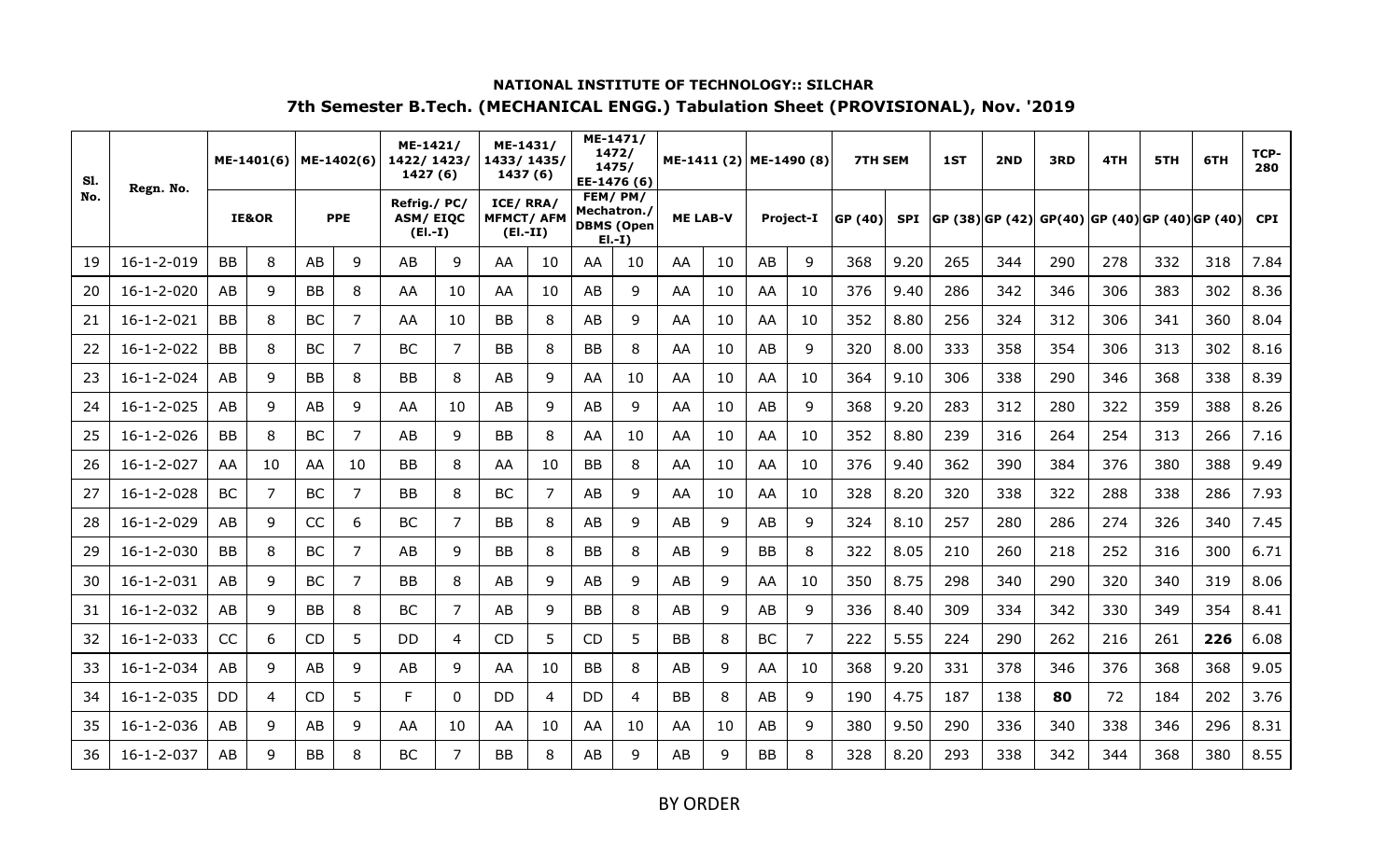| S1. | Regn. No.          |           | ME-1401(6)       |           | ME-1402(6) | ME-1421/<br>1422/1423/<br>1427 (6)          |    | ME-1431/<br>1433/1435/<br>1437 (6)          |    |             | ME-1471/<br>1472/<br>1475/<br>EE-1476 (6) |                 | ME-1411 (2) ME-1490 (8) |           |                  | <b>7TH SEM</b> |      | 1ST | 2ND | 3RD                                            | 4TH | 5TH | 6TH | TCP-<br>280 |
|-----|--------------------|-----------|------------------|-----------|------------|---------------------------------------------|----|---------------------------------------------|----|-------------|-------------------------------------------|-----------------|-------------------------|-----------|------------------|----------------|------|-----|-----|------------------------------------------------|-----|-----|-----|-------------|
| No. |                    |           | <b>IE&amp;OR</b> |           | <b>PPE</b> | Refrig./PC/<br><b>ASM/EIQC</b><br>$(EI.-I)$ |    | ICE/RRA/<br><b>MFMCT/ AFM</b><br>$(EI.-II)$ |    | Mechatron./ | FEM/PM/<br><b>DBMS (Open</b><br>$E[-I]$   | <b>ME LAB-V</b> |                         |           | <b>Project-I</b> | GP (40)        | SPI  |     |     | GP (38) GP (42) GP(40) GP (40) GP (40) GP (40) |     |     |     | <b>CPI</b>  |
| 37  | $16 - 1 - 2 - 038$ | <b>BB</b> | 8                | <b>BC</b> | 7          | AB                                          | 9  | <b>BB</b>                                   | 8  | AA.         | 10                                        | AB              | 9                       | AB        | 9                | 342            | 8.55 | 268 | 294 | 304                                            | 306 | 320 | 292 | 7.59        |
| 38  | 16-1-2-039         | AB        | 9                | BB        | 8          | AA                                          | 10 | AB                                          | 9  | AA          | 10                                        | AA              | 10                      | AA        | 10               | 376            | 9.40 | 248 | 316 | 270                                            | 302 | 346 | 325 | 7.80        |
| 39  | $16 - 1 - 2 - 040$ | <b>BB</b> | 8                | CC        | 6          | CC                                          | 6  | AA                                          | 10 | AB          | 9                                         | AB              | 9                       | AA        | 10               | 332            | 8.30 | 283 | 320 | 254                                            | 296 | 266 | 328 | 7.43        |
| 40  | $16 - 1 - 2 - 041$ | AB        | 9                | <b>BC</b> | 7          | AA                                          | 10 | AB                                          | 9  | AB          | 9                                         | AB              | 9                       | AB        | 9                | 354            | 8.85 | 264 | 334 | 328                                            | 304 | 358 | 368 | 8.25        |
| 41  | $16 - 1 - 2 - 042$ | <b>BB</b> | 8                | <b>BC</b> | 7          | AB                                          | 9  | AB                                          | 9  | AB          | 9                                         | AB              | 9                       | <b>BB</b> | 8                | 334            | 8.35 | 247 | 272 | 264                                            | 232 | 334 | 362 | 7.30        |
| 42  | $16 - 1 - 2 - 043$ | AB        | 9                | AB        | 9          | AB                                          | 9  | AB                                          | 9  | BС          | 7                                         | AA              | 10                      | <b>BC</b> | 7                | 334            | 8.35 | 304 | 362 | 306                                            | 362 | 368 | 356 | 8.54        |
| 43  | $16 - 1 - 2 - 044$ | AB        | 9                | AB        | 9          | AB                                          | 9  | AB                                          | 9  | BB          | 8                                         | AB              | 9                       | AA        | 10               | 362            | 9.05 | 309 | 368 | 374                                            | 376 | 385 | 388 | 9.15        |
| 44  | $16 - 1 - 2 - 045$ | AB        | 9                | AB        | 9          | AB                                          | 9  | AB                                          | 9  | AB          | 9                                         | AB              | 9                       | AA        | 10               | 368            | 9.20 | 258 | 300 | 302                                            | 368 | 369 | 370 | 8.34        |
| 45  | $16 - 1 - 2 - 046$ | AB        | 9                | AB        | 9          | AB                                          | 9  | AB                                          | 9  | AB          | 9                                         | AA              | 10                      | AA        | 10               | 370            | 9.25 | 277 | 338 | 326                                            | 342 | 388 | 368 | 8.60        |
| 46  | $16 - 1 - 2 - 047$ | <b>BB</b> | 8                | <b>BB</b> | 8          | AB                                          | 9  | AB                                          | 9  | AB          | 9                                         | AA              | 10                      | AA        | 10               | 358            | 8.95 | 329 | 372 | 354                                            | 346 | 371 | 362 | 8.90        |
| 47  | $16 - 1 - 2 - 048$ | BC        | 7                | <b>DD</b> | 4          | <b>CC</b>                                   | 6  | <b>CD</b>                                   | 5  | CC          | 6                                         | AB              | 9                       | AB        | 9                | 258            | 6.45 | 209 | 224 | 192                                            | 212 | 276 | 269 | 5.86        |
| 48  | $16 - 1 - 2 - 049$ | <b>BB</b> | 8                | BB        | 8          | AB                                          | 9  | <b>BB</b>                                   | 8  | AB          | 9                                         | AB              | 9                       | AA        | 10               | 350            | 8.75 | 270 | 350 | 312                                            | 328 | 388 | 374 | 8.47        |
| 49  | $16 - 1 - 2 - 050$ | CC        | 6                | CC        | 6          | AB                                          | 9  | <b>BC</b>                                   | 7  | AB          | 9                                         | AB              | 9                       | CC        | 6                | 288            | 7.20 | 202 | 238 | 184                                            | 230 | 228 | 234 | 5.73        |
| 50  | $16 - 1 - 2 - 051$ | <b>BB</b> | 8                | CC        | 6          | CC                                          | 6  | <b>BB</b>                                   | 8  | BB          | 8                                         | AB              | 9                       | AB        | 9                | 306            | 7.65 | 252 | 262 | 214                                            | 282 | 290 | 328 | 6.91        |
| 51  | $16 - 1 - 2 - 052$ | <b>BB</b> | 8                | CC        | 6          | CC                                          | 6  | CC                                          | 6  | BB          | 8                                         | AB              | 9                       | <b>BC</b> | 7                | 278            | 6.95 | 206 | 220 | 170                                            | 220 | 252 | 269 | 5.77        |
| 52  | $16 - 1 - 2 - 053$ | BB        | 8                | CC        | 6          | <b>BB</b>                                   | 8  | CC                                          | 6  | BB          | 8                                         | AA              | 10                      | BB        | 8                | 300            | 7.50 | 239 | 318 | 290                                            | 302 | 331 | 299 | 7.43        |
| 53  | $16 - 1 - 2 - 054$ | AB        | 9                | AB        | 9          | AA                                          | 10 | BB                                          | 8  | AB          | 9                                         | AA              | 10                      | <b>BB</b> | 8                | 354            | 8.85 | 295 | 360 | 342                                            | 360 | 362 | 371 | 8.73        |
| 54  | $16 - 1 - 2 - 055$ | AA        | 10               | AB        | 9          | AB                                          | 9  | AA                                          | 10 | AB          | q                                         | AB              | 9                       | ΒB        | 8                | 364            | 9.10 | 281 | 356 | 354                                            | 358 | 365 | 355 | 8.69        |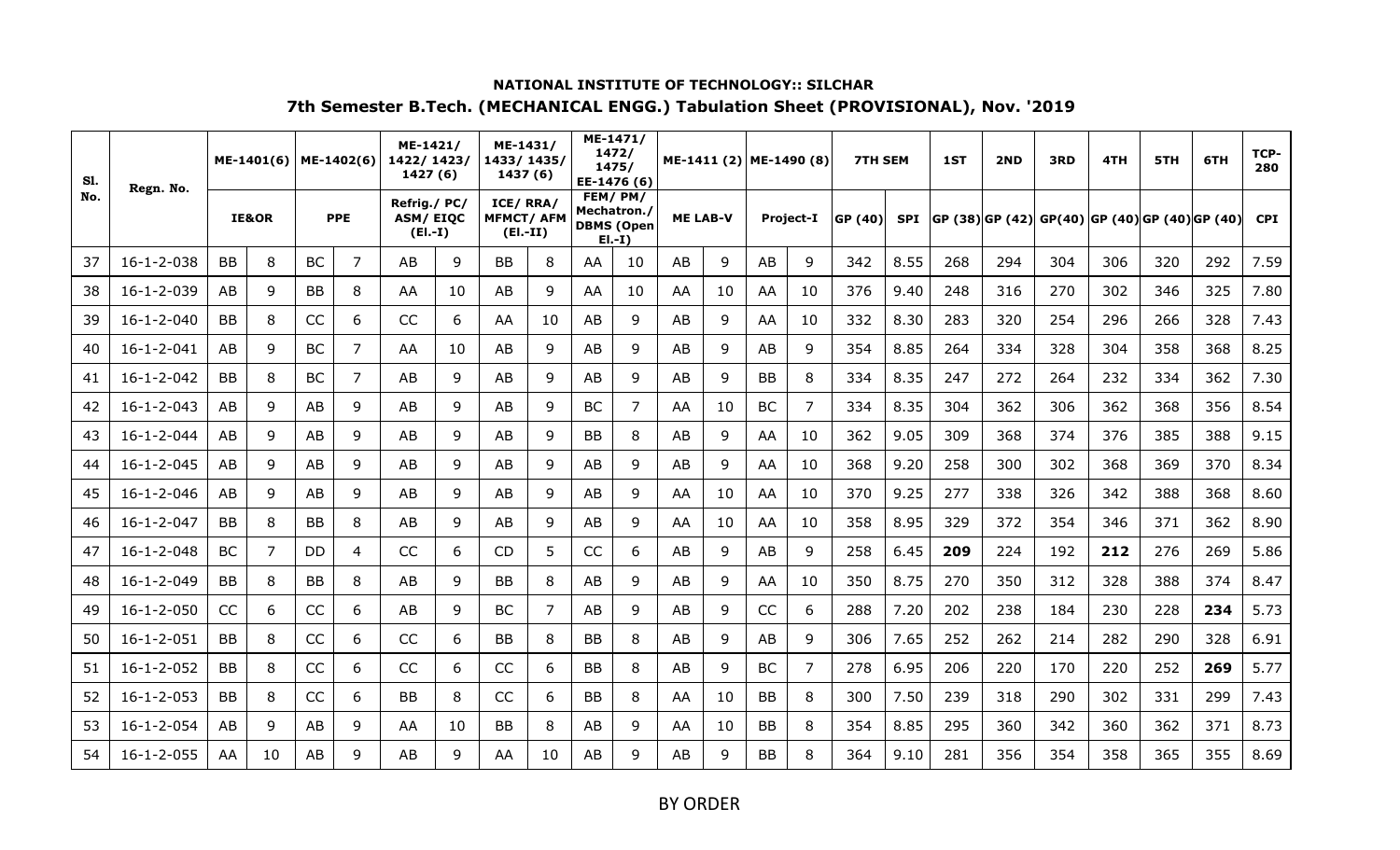| S1. | Regn. No.          |           | ME-1401(6)       |           | ME-1402(6) | ME-1421/<br>1422/1423/<br>1427 (6)           |    | ME-1431/<br>1433/1435/<br>1437 (6)         |                |           | ME-1471/<br>1472/<br>1475/<br>EE-1476 (6)              |    | ME-1411 (2) ME-1490 (8) |           |                  | <b>7TH SEM</b> |            | 1ST | 2ND                                                | 3RD | 4TH | 5TH | 6TH | TCP-<br>280 |
|-----|--------------------|-----------|------------------|-----------|------------|----------------------------------------------|----|--------------------------------------------|----------------|-----------|--------------------------------------------------------|----|-------------------------|-----------|------------------|----------------|------------|-----|----------------------------------------------------|-----|-----|-----|-----|-------------|
| No. |                    |           | <b>IE&amp;OR</b> |           | <b>PPE</b> | Refrig./ PC/<br><b>ASM/EIOC</b><br>$(EI.-I)$ |    | ICE/RRA/<br><b>MFMCT/AFM</b><br>$(EI.-II)$ |                |           | FEM/PM/<br>Mechatron./<br><b>DBMS (Open</b><br>$E[-I]$ |    | <b>ME LAB-V</b>         |           | <b>Project-I</b> | GP (40)        | <b>SPI</b> |     | $ GP (38) GP (42) GP(40) GP (40) GP (40) GP (40) $ |     |     |     |     | <b>CPI</b>  |
| 55  | $16 - 1 - 2 - 056$ | DD        | 4                | <b>CD</b> | 5          | CC                                           | 6  | <b>CD</b>                                  | 5              | <b>BB</b> | 8                                                      | AB | 9                       | CC        | 6                | 234            | 5.85       | 209 | 254                                                | 220 | 202 | 243 | 260 | 5.79        |
| 56  | $16 - 1 - 2 - 057$ | BC        | $\overline{7}$   | <b>BB</b> | 8          | CC                                           | 6  | <b>BB</b>                                  | 8              | ВB        | 8                                                      | AA | 10                      | <b>BB</b> | 8                | 306            | 7.65       | 257 | 322                                                | 294 | 320 | 322 | 337 | 7.71        |
| 57  | $16 - 1 - 2 - 058$ | <b>BB</b> | 8                | <b>BC</b> | 7          | <b>CD</b>                                    | 5  | AB                                         | 9              | AB        | 9                                                      | AA | 10                      | AB        | 9                | 320            | 8.00       | 322 | 350                                                | 376 | 368 | 365 | 366 | 8.81        |
| 58  | $16 - 1 - 2 - 059$ | <b>BB</b> | 8                | <b>BC</b> | 7          | CC                                           | 6  | BC                                         | $\overline{7}$ | <b>BC</b> | 7                                                      | AA | 10                      | AB        | 9                | 302            | 7.55       | 225 | 252                                                | 220 | 274 | 303 | 328 | 6.80        |
| 59  | $16 - 1 - 2 - 060$ | <b>BB</b> | 8                | BC.       | 7          | CD                                           | 5  | <b>BC</b>                                  | 7              | <b>BB</b> | 8                                                      | AA | 10                      | <b>BB</b> | 8                | 294            | 7.35       | 218 | 274                                                | 264 | 274 | 275 | 269 | 6.67        |
| 60  | $16 - 1 - 2 - 061$ | AB        | 9                | AB        | 9          | <b>BC</b>                                    | 7  | <b>BB</b>                                  | 8              | AB        | 9                                                      | AA | 10                      | AB        | 9                | 344            | 8.60       | 275 | 326                                                | 360 | 352 | 359 | 343 | 8.43        |
| 61  | $16 - 1 - 2 - 062$ | AA        | 10               | AA        | 10         | AA                                           | 10 | AA                                         | 10             | AA        | 10                                                     | AA | 10                      | AB        | 9                | 392            | 9.80       | 336 | 404                                                | 396 | 398 | 400 | 400 | 9.74        |
| 62  | $16 - 1 - 2 - 063$ | CC        | 6                | CC        | 6          | AB                                           | 9  | <b>BB</b>                                  | 8              | BB        | 8                                                      | AA | 10                      | <b>BB</b> | 8                | 306            | 7.65       | 225 | 276                                                | 262 | 298 | 260 | 242 | 6.68        |
| 63  | $16 - 1 - 2 - 064$ | AB        | 9                | <b>BC</b> | 7          | <b>BC</b>                                    | 7  | <b>BC</b>                                  | 7              | BB        | 8                                                      | AA | 10                      | <b>BB</b> | 8                | 312            | 7.80       | 230 | 274                                                | 270 | 290 | 283 | 300 | 7.00        |
| 64  | $16 - 1 - 2 - 067$ | AA        | 10               | <b>BB</b> | 8          | AB                                           | 9  | AB                                         | 9              | AB        | 9                                                      | AA | 10                      | <b>BB</b> | 8                | 354            | 8.85       | 239 | 284                                                | 320 | 336 | 355 | 359 | 8.03        |
| 65  | $16 - 1 - 2 - 068$ | AA        | 10               | AA        | 10         | AA                                           | 10 | AA                                         | 10             | AA        | 10                                                     | AA | 10                      | AB        | 9                | 392            | 9.80       | 318 | 378                                                | 372 | 384 | 392 | 370 | 9.31        |
| 66  | $16 - 1 - 2 - 069$ | AB        | 9                | <b>BB</b> | 8          | AB                                           | 9  | AB                                         | 9              | AB        | 9                                                      | AA | 10                      | <b>BC</b> | $\overline{7}$   | 340            | 8.50       | 263 | 276                                                | 342 | 384 | 386 | 374 | 8.45        |
| 67  | $16 - 1 - 2 - 070$ | AA        | 10               | <b>BB</b> | 8          | AA                                           | 10 | AB                                         | 9              | AA        | 10                                                     | AA | 10                      | <b>BB</b> | 8                | 366            | 9.15       | 308 | 338                                                | 354 | 360 | 386 | 364 | 8.84        |
| 68  | $16 - 1 - 2 - 072$ | AB        | 9                | <b>BC</b> | 7          | AB                                           | 9  | AA                                         | 10             | AB        | 9                                                      | AB | 9                       | CC        | 6                | 330            | 8.25       | 242 | 280                                                | 288 | 288 | 298 | 331 | 7.35        |
| 69  | $16 - 1 - 2 - 074$ | AA        | 10               | AB        | 9          | AA                                           | 10 | AB                                         | 9              | AB        | 9                                                      | AA | 10                      | <b>BB</b> | 8                | 366            | 9.15       | 307 | 352                                                | 364 | 376 | 388 | 397 | 9.11        |
| 70  | $16 - 1 - 2 - 076$ | AB        | 9                | <b>BC</b> | 7          | <b>BC</b>                                    | 7  | AB                                         | 9              | ΒB        | 8                                                      | AA | 10                      | BC        | $\overline{7}$   | 316            | 7.90       | 207 | 240                                                | 250 | 262 | 316 | 331 | 6.86        |
| 71  | $16 - 1 - 2 - 078$ | AB        | 9                | AB        | 9          | AA                                           | 10 | AA                                         | 10             | AA        | 10                                                     | AA | 10                      | AB        | 9                | 380            | 9.50       | 316 | 378                                                | 356 | 376 | 386 | 374 | 9.16        |
| 72  | $16 - 1 - 2 - 079$ | AB        | 9                | <b>BB</b> | 8          | AB                                           | q  | <b>BC</b>                                  | 7              | AB        | 9                                                      | AA | 10                      | AA        | 10               | 352            | 8.80       | 300 | 346                                                | 312 | 322 | 344 | 352 | 8.31        |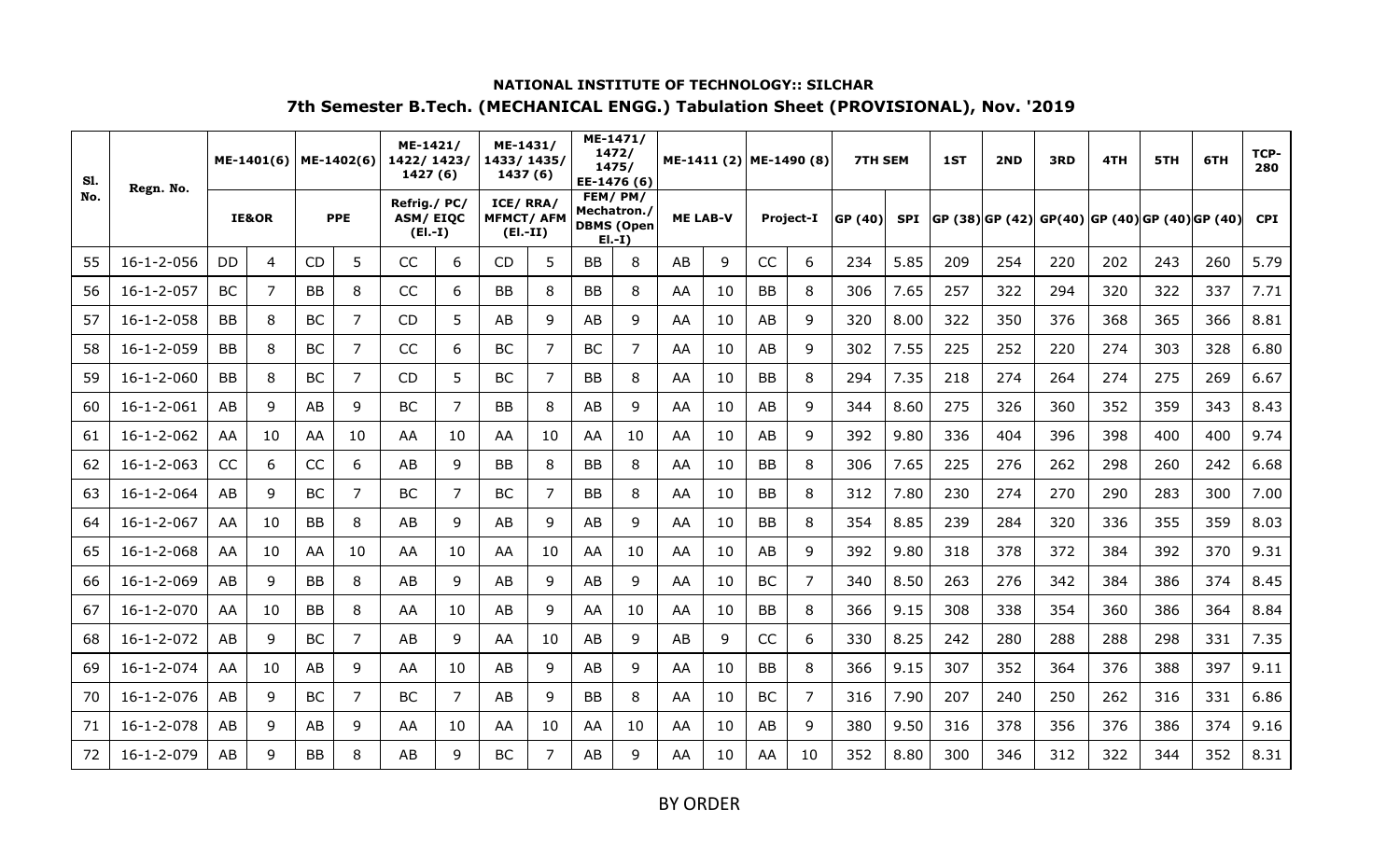| S1. | Regn. No.          |           | ME-1401(6) |           | ME-1402(6) | ME-1421/<br>1422/1423/<br>1427 (6)          |    | ME-1431/<br>1433/1435/<br>1437 (6)         |          |           | ME-1471/<br>1472/<br>1475/<br>EE-1476 (6)              |           | ME-1411 (2) ME-1490 (8) |           |                  | <b>7TH SEM</b> |            | 1ST | 2ND                                                | 3RD | 4TH | 5TH | 6TH | TCP-<br>280 |
|-----|--------------------|-----------|------------|-----------|------------|---------------------------------------------|----|--------------------------------------------|----------|-----------|--------------------------------------------------------|-----------|-------------------------|-----------|------------------|----------------|------------|-----|----------------------------------------------------|-----|-----|-----|-----|-------------|
| No. |                    |           | IE&OR      |           | <b>PPE</b> | Refrig./PC/<br><b>ASM/EIQC</b><br>$(EI.-I)$ |    | ICE/RRA/<br><b>MFMCT/AFM</b><br>$(EI.-II)$ |          |           | FEM/PM/<br>Mechatron./<br><b>DBMS (Open</b><br>$E[-I]$ |           | <b>ME LAB-V</b>         |           | <b>Project-I</b> | GP (40)        | <b>SPI</b> |     | $ GP (38) GP (42) GP(40) GP (40) GP (40) GP (40) $ |     |     |     |     | <b>CPI</b>  |
| 73  | $16 - 1 - 2 - 080$ | AB        | 9          | <b>BC</b> | 7          | AB                                          | 9  | AB                                         | 9        | AA        | 10                                                     | AA        | 10                      | BB        | 8                | 348            | 8.70       | 239 | 260                                                | 282 | 252 | 314 | 311 | 7.16        |
| 74  | $16 - 1 - 2 - 081$ | AA        | 10         | AB        | 9          | AA                                          | 10 | AB                                         | 9        | AA        | 10                                                     | AA        | 10                      | CC        | 6                | 356            | 8.90       | 298 | 320                                                | 360 | 370 | 382 | 362 | 8.74        |
| 75  | $16 - 1 - 2 - 082$ | CC        | 6          | <b>DD</b> | 4          | F                                           | 0  | F                                          | $\Omega$ | F.        | $\mathbf{0}$                                           | AB        | 9                       | <b>BB</b> | 8                | 142            | 3.55       | 252 | 254                                                | 254 | 192 | 224 | 153 | 5.25        |
| 76  | $16 - 1 - 2 - 083$ | F         | 0          | <b>CD</b> | 5          | <b>DD</b>                                   | 4  | <b>BC</b>                                  | 7        | <b>CD</b> | 5                                                      | AA        | 10                      | CC        | 6                | 194            | 4.85       | 215 | 214                                                | 226 | 222 | 238 | 241 | 5.54        |
| 77  | $16 - 1 - 2 - 084$ | AA        | 10         | <b>BB</b> | 8          | AA                                          | 10 | AB                                         | 9        | AA        | 10                                                     | AA        | 10                      | AA        | 10               | 382            | 9.55       | 305 | 278                                                | 352 | 276 | 340 | 362 | 8.20        |
| 78  | $16 - 1 - 2 - 085$ | AB        | 9          | <b>BB</b> | 8          | <b>BB</b>                                   | 8  | AB                                         | 9        | AA        | 10                                                     | AA        | 10                      | AB        | 9                | 356            | 8.90       | 282 | 278                                                | 292 | 270 | 352 | 330 | 7.71        |
| 79  | $16 - 1 - 2 - 086$ | AB        | 9          | <b>BB</b> | 8          | BC                                          | 7  | CC                                         | 6        | ВC        | 7                                                      | AA        | 10                      | AB        | 9                | 314            | 7.85       | 275 | 300                                                | 266 | 266 | 315 | 318 | 7.34        |
| 80  | $16 - 1 - 2 - 087$ | AA        | 10         | CC        | 6          | AB                                          | 9  | CC                                         | 6        | AB        | 9                                                      | AA        | 10                      | <b>BB</b> | 8                | 324            | 8.10       | 209 | 238                                                | 202 | 240 | 244 | 278 | 6.20        |
| 81  | $16 - 1 - 2 - 088$ | CC        | 6          | <b>CD</b> | 5          | CC                                          | 6  | CC                                         | 6        | <b>CD</b> | 5                                                      | AA        | 10                      | <b>BC</b> | $\overline{7}$   | 244            | 6.10       | 179 | 220                                                | 180 | 178 | 236 | 189 | 5.09        |
| 82  | $16 - 1 - 2 - 089$ | AA        | 10         | AB        | 9          | AA                                          | 10 | <b>BB</b>                                  | 8        | AA        | 10                                                     | AB        | 9                       | AA        | 10               | 380            | 9.50       | 295 | 340                                                | 332 | 336 | 350 | 365 | 8.56        |
| 83  | $16 - 1 - 2 - 090$ | BC        | 7          | <b>BC</b> | 7          | <b>BB</b>                                   | 8  | AB                                         | 9        | BC        | 7                                                      | AB        | 9                       | CC        | 6                | 294            | 7.35       | 220 | 282                                                | 222 | 212 | 289 | 266 | 6.38        |
| 84  | $16 - 1 - 2 - 091$ | <b>BB</b> | 8          | <b>BC</b> | 7          | AB                                          | 9  | AB                                         | 9        | <b>BC</b> | 7                                                      | AB        | 9                       | <b>BB</b> | 8                | 322            | 8.05       | 248 | 302                                                | 290 | 266 | 316 | 301 | 7.30        |
| 85  | $16 - 1 - 2 - 092$ | AA        | 10         | AB        | 9          | AB                                          | 9  | AB                                         | 9        | AB        | 9                                                      | AA        | 10                      | AA        | 10               | 376            | 9.40       | 238 | 320                                                | 336 | 346 | 388 | 366 | 8.46        |
| 86  | $16 - 1 - 2 - 093$ | <b>BB</b> | 8          | CC        | 6          | AB                                          | 9  | <b>BC</b>                                  | 7        | <b>BC</b> | 7                                                      | <b>BB</b> | 8                       | BB        | 8                | 302            | 7.55       | 210 | 236                                                | 210 | 204 | 232 | 219 | 5.76        |
| 87  | $16 - 1 - 2 - 094$ | AB        | 9          | <b>BC</b> | 7          | AB                                          | 9  | AA                                         | 10       | AB        | 9                                                      | <b>BB</b> | 8                       | <b>BC</b> | $\overline{7}$   | 336            | 8.40       | 182 | 268                                                | 210 | 206 | 263 | 223 | 6.03        |
| 88  | $16 - 1 - 2 - 095$ | AB        | 9          | <b>BB</b> | 8          | AB                                          | 9  | <b>BB</b>                                  | 8        | ΒB        | 8                                                      | AB        | 9                       | BB        | 8                | 334            | 8.35       | 255 | 320                                                | 286 | 306 | 329 | 374 | 7.87        |
| 89  | $16 - 1 - 2 - 096$ | AB        | 9          | CC        | 6          | <b>BB</b>                                   | 8  | AB                                         | 9        | AB        | 9                                                      | AB        | 9                       | CC        | 6                | 312            | 7.80       | 235 | 282                                                | 278 | 250 | 282 | 306 | 6.95        |
| 90  | $16 - 1 - 2 - 098$ | <b>BC</b> | 7          | BC        |            | CC                                          | 6  | AB                                         | 9        | ВC        | 7                                                      | AA        | 10                      | <b>BB</b> | 8                | 300            | 7.50       | 263 | 296                                                | 298 | 260 | 289 | 280 | 7.09        |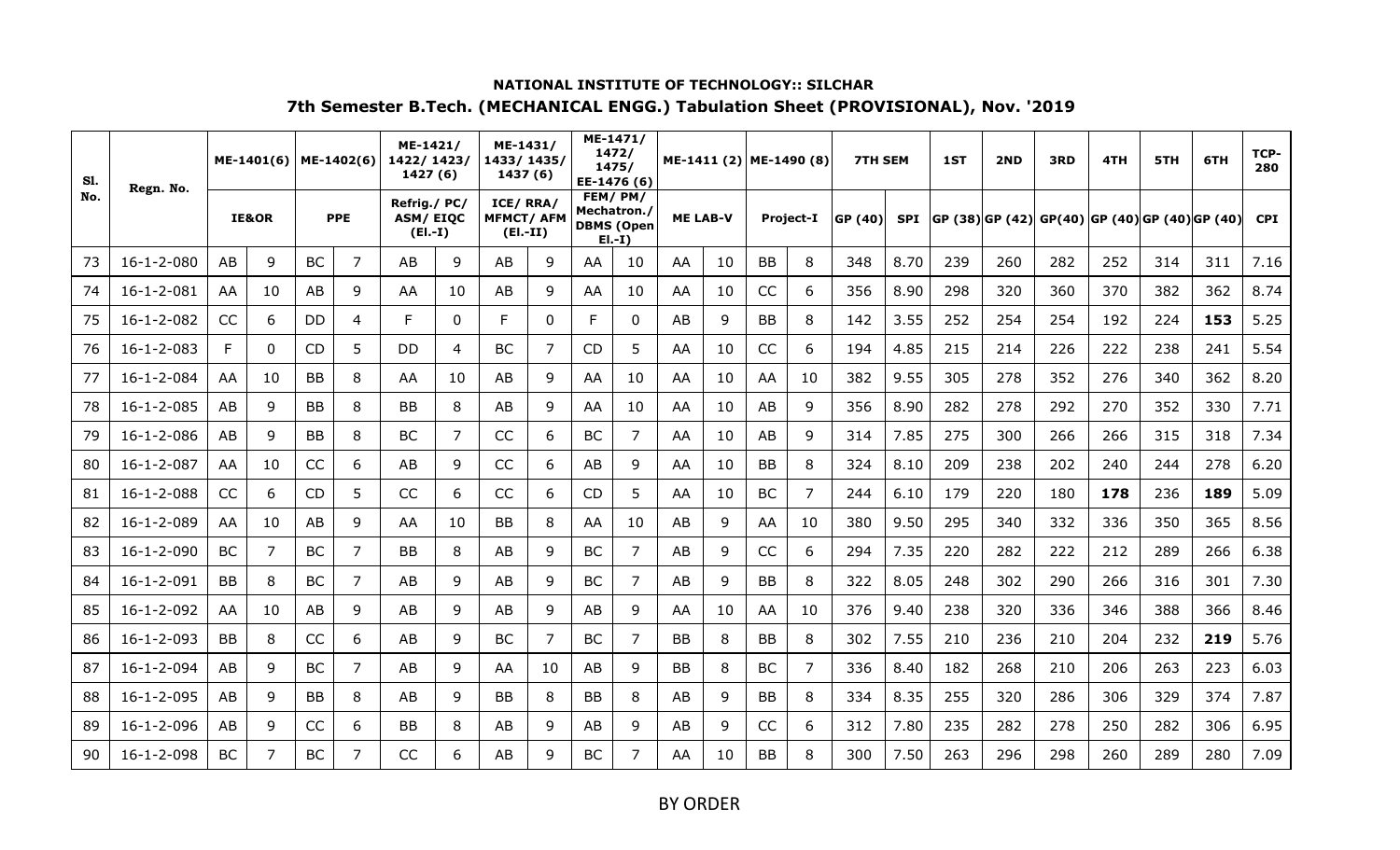| S1. | Regn. No.          |           | ME-1401(6) |           | ME-1402(6) | ME-1421/<br>1422/1423/<br>1427 (6)          |    | ME-1431/<br>1433/1435/<br>1437(6)          |    |             | ME-1471/<br>1472/<br>1475/<br>EE-1476 (6) |                 | ME-1411 (2) ME-1490 (8) |           |                  | <b>7TH SEM</b> |            | 1ST | 2ND | 3RD                                            | 4TH | 5TH | 6TH | TCP-<br>280 |
|-----|--------------------|-----------|------------|-----------|------------|---------------------------------------------|----|--------------------------------------------|----|-------------|-------------------------------------------|-----------------|-------------------------|-----------|------------------|----------------|------------|-----|-----|------------------------------------------------|-----|-----|-----|-------------|
| No. |                    |           | IE&OR      |           | <b>PPE</b> | Refrig./PC/<br><b>ASM/EIQC</b><br>$(EI.-I)$ |    | ICE/RRA/<br><b>MFMCT/AFM</b><br>$(EI.-II)$ |    | Mechatron./ | FEM/PM/<br><b>DBMS (Open</b><br>$E[-I]$   | <b>ME LAB-V</b> |                         |           | <b>Project-I</b> | GP (40)        | <b>SPI</b> |     |     | GP (38) GP (42) GP(40) GP (40) GP (40) GP (40) |     |     |     | <b>CPI</b>  |
| 91  | 16-1-2-099         | CC        | 6          | CC        | 6          | <b>BC</b>                                   | 7  | CC                                         | 6  | CC          | 6                                         | AB              | 9                       | <b>BC</b> | 7                | 260            | 6.50       | 200 | 218 | 188                                            | 132 | 190 | 202 | 4.96        |
| 92  | $16 - 1 - 2 - 100$ | <b>BC</b> | 7          | CC        | 6          | <b>CD</b>                                   | 5  | CC                                         | 6  | <b>BC</b>   | 7                                         | AB              | 9                       | AB        | 9                | 276            | 6.90       | 204 | 244 | 220                                            | 190 | 260 | 259 | 5.90        |
| 93  | $16 - 1 - 2 - 101$ | <b>BB</b> | 8          | <b>BC</b> | 7          | AB                                          | 9  | <b>BB</b>                                  | 8  | <b>BC</b>   | 7                                         | AB              | 9                       | <b>BB</b> | 8                | 316            | 7.90       | 193 | 296 | 318                                            | 282 | 307 | 343 | 7.34        |
| 94  | $16 - 1 - 2 - 102$ | AA        | 10         | AB        | 9          | AB                                          | 9  | AB                                         | 9  | AA          | 10                                        | BB              | 8                       | AB        | 9                | 370            | 9.25       | 245 | 302 | 320                                            | 290 | 346 | 377 | 8.04        |
| 95  | $16 - 1 - 2 - 103$ | AB        | 9          | CC        | 6          | <b>BB</b>                                   | 8  | AA                                         | 10 | BB          | 8                                         | AB              | 9                       | <b>BB</b> | 8                | 328            | 8.20       | 283 | 288 | 316                                            | 266 | 297 | 289 | 7.38        |
| 96  | $16 - 1 - 2 - 104$ | AA        | 10         | <b>BB</b> | 8          | BB                                          | 8  | CC                                         | 6  | CC          | 6                                         | AB              | 9                       | BC        | 7                | 302            | 7.55       | 226 | 290 | 294                                            | 274 | 280 | 301 | 7.03        |
| 97  | $16 - 1 - 2 - 106$ | <b>BB</b> | 8          | <b>BB</b> | 8          | AB                                          | 9  | AA                                         | 10 | AA.         | 10                                        | AA              | 10                      | BC        | 7                | 346            | 8.65       | 277 | 314 | 330                                            | 330 | 368 | 374 | 8.35        |
| 98  | $16 - 1 - 2 - 107$ | <b>BB</b> | 8          | CC        | 6          | <b>BC</b>                                   | 7  | AB                                         | 9  | <b>BC</b>   | 7                                         | AB              | 9                       | AB        | 9                | 312            | 7.80       | 280 | 272 | 236                                            | 226 | 255 | 252 | 6.55        |
| 99  | $16 - 1 - 2 - 108$ | <b>BC</b> | 7          | <b>BC</b> | 7          | AB                                          | 9  | AB                                         | 9  | AB          | 9                                         | BB              | 8                       | <b>BC</b> | 7                | 318            | 7.95       | 261 | 268 | 284                                            | 296 | 322 | 346 | 7.48        |
| 100 | $16 - 1 - 2 - 109$ | AA        | 10         | <b>BB</b> | 8          | AA                                          | 10 | AB                                         | 9  | AA.         | 10                                        | AB              | 9                       | <b>BB</b> | 8                | 364            | 9.10       | 276 | 322 | 264                                            | 314 | 321 | 359 | 7.93        |
| 101 | $16 - 1 - 2 - 110$ | AB        | 9          | BB        | 8          | AA                                          | 10 | AB                                         | 9  | BB          | 8                                         | AB              | 9                       | CC        | 6                | 330            | 8.25       | 203 | 254 | 234                                            | 214 | 283 | 315 | 6.55        |
| 102 | $16 - 1 - 2 - 111$ | AB        | 9          | <b>BC</b> | 7          | <b>BB</b>                                   | 8  | CC                                         | 6  | <b>BC</b>   | 7                                         | AB              | 9                       | <b>BB</b> | 8                | 304            | 7.60       | 241 | 300 | 252                                            | 282 | 266 | 291 | 6.91        |
| 103 | $16 - 1 - 2 - 112$ | BC        | 7          | <b>BC</b> | 7          | <b>DD</b>                                   | 4  | <b>CD</b>                                  | 5  | DD.         | 4                                         | AB              | 9                       | AB        | 9                | 252            | 6.30       | 211 | 302 | 260                                            | 242 | 236 | 250 | 6.26        |
| 104 | $16 - 1 - 2 - 113$ | <b>BB</b> | 8          | <b>BC</b> | 7          | <b>BB</b>                                   | 8  | <b>BC</b>                                  | 7  | <b>BB</b>   | 8                                         | AA              | 10                      | <b>BB</b> | 8                | 312            | 7.80       | 242 | 312 | 236                                            | 234 | 230 | 268 | 6.55        |
| 105 | $16 - 1 - 2 - 114$ | <b>BB</b> | 8          | <b>BC</b> | 7          | CC                                          | 6  | CC                                         | 6  | AB          | 9                                         | AB              | 9                       | <b>BB</b> | 8                | 298            | 7.45       | 198 | 230 | 232                                            | 220 | 241 | 280 | 6.07        |
| 106 | $16 - 1 - 2 - 115$ | AA        | 10         | <b>BB</b> | 8          | AB                                          | 9  | AA                                         | 10 | AB          | 9                                         | AB              | 9                       | <b>BC</b> | 7                | 350            | 8.75       | 289 | 308 | 284                                            | 296 | 315 | 366 | 7.89        |
| 107 | $16 - 1 - 2 - 116$ | CD        | 5          | CC        | 6          | <b>BB</b>                                   | 8  | DD                                         | 4  | CC          | 6                                         | AA              | 10                      | <b>BB</b> | 8                | 258            | 6.45       | 227 | 212 | 196                                            | 160 | 215 | 177 | 5.16        |
| 108 | $16 - 1 - 2 - 117$ | CC        | 6          | <b>CC</b> | 6          | <b>DD</b>                                   | 4  | CC                                         | 6  | BС          |                                           | BB              | 8                       | ΒB        | 8                | 254            | 6.35       | 196 | 214 | 188                                            | 204 | 207 | 207 | 5.25        |